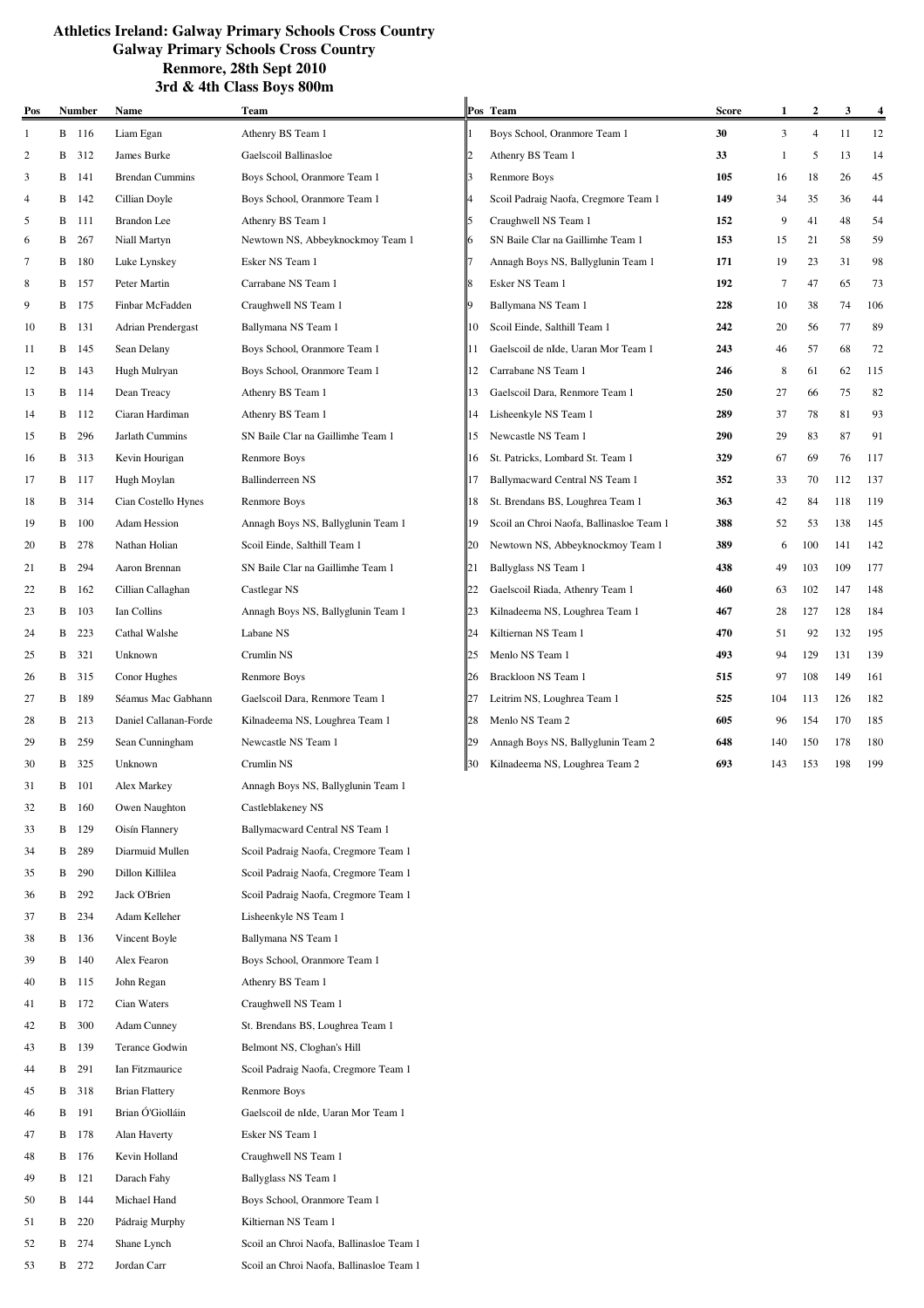|     |   |               |                     | JIU & 4th Class DOYS OVVIII                             |          |              |                       |   |   |
|-----|---|---------------|---------------------|---------------------------------------------------------|----------|--------------|-----------------------|---|---|
| Pos |   | <b>Number</b> | Name                | Team                                                    | Pos Team | <b>Score</b> | $\boldsymbol{2}$<br>1 | 3 | 4 |
| 54  |   | B 174         | Dean Callanan       | Craughwell NS Team 1                                    |          |              |                       |   |   |
| 55  | B | 163           | Luke McPhilbin      | Castlegar NS                                            |          |              |                       |   |   |
| 56  | B | 281           | Ross Finnerty       | Scoil Einde, Salthill Team 1                            |          |              |                       |   |   |
| 57  | B | 195           | Ruairí Ó'Riagáin    | Gaelscoil de nIde, Uaran Mor Team 1                     |          |              |                       |   |   |
| 58  | B | 298           | Mark Slevin         | SN Baile Clar na Gaillimhe Team 1                       |          |              |                       |   |   |
| 59  | B | 297           | Mark Melody         | SN Baile Clar na Gaillimhe Team 1                       |          |              |                       |   |   |
| 60  | B | 276           | Niall Dwyer         | Scoil Bhride, New Inn                                   |          |              |                       |   |   |
| 61  | B | 154           | Eoin Tuohy          | Carrabane NS Team 1                                     |          |              |                       |   |   |
| 62  | B | 155           | Luke Evans          | Carrabane NS Team 1                                     |          |              |                       |   |   |
| 63  | B | 198           | Chriatian Ó'Maoláin | Gaelscoil Riada, Athenry Team 1                         |          |              |                       |   |   |
| 64  | B | 204           | Brian Ó'Curnáin     | Gaelscoil Riada, Athenry Team 2                         |          |              |                       |   |   |
| 65  | B | 179           | Aron Mantane        | Esker NS Team 1                                         |          |              |                       |   |   |
| 66  | B | 187           | Mark Ó'Goill        | Gaelscoil Dara, Renmore Team 1                          |          |              |                       |   |   |
| 67  | B | 307           | Name 2              | St. Patricks, Lombard St. Team 1                        |          |              |                       |   |   |
| 68  | B | 196           | Tomás Ó'hAonghusa   | Gaelscoil de nIde, Uaran Mor Team 1                     |          |              |                       |   |   |
| 69  | В | 311           | Name 6              | St. Patricks, Lombard St. Team 1                        |          |              |                       |   |   |
| 70  |   | <b>B</b> 125  | Callum McKelvey     | Ballymacward Central NS Team 1                          |          |              |                       |   |   |
| 71  | B | 295           | Harry O'Gorman      | SN Baile Clar na Gaillimhe Team 1                       |          |              |                       |   |   |
| 72  | B | 193           | Evan Ó'Dúgáin       | Gaelscoil de nIde, Uaran Mor Team 1                     |          |              |                       |   |   |
| 73  | B | 181           | Paddy Fitzpatrick   | Esker NS Team 1                                         |          |              |                       |   |   |
| 74  | B | 135           | Ryan Gallagher      | Ballymana NS Team 1                                     |          |              |                       |   |   |
| 75  | B | 188           | Óisín Ó'Conaill     | Gaelscoil Dara, Renmore Team 1                          |          |              |                       |   |   |
| 76  | B | 308           | Name 3              | St. Patricks, Lombard St. Team 1                        |          |              |                       |   |   |
| 77  | B | 279           | Rex Aghabueze       | Scoil Einde, Salthill Team 1                            |          |              |                       |   |   |
| 78  | B | 237           | Mark O'Brien        | Lisheenkyle NS Team 1                                   |          |              |                       |   |   |
| 79  | B | 225           | Tom Healy           | Labane NS                                               |          |              |                       |   |   |
| 80  | B | 161           | <b>Brandon Carr</b> | Castlegar NS                                            |          |              |                       |   |   |
|     |   |               | Ryan McNelis        |                                                         |          |              |                       |   |   |
| 81  | B | 239           | Cathal Ó Maidín     | Lisheenkyle NS Team 1<br>Gaelscoil Dara, Renmore Team 1 |          |              |                       |   |   |
| 82  | B | 184           |                     |                                                         |          |              |                       |   |   |
| 83  | B | 258           | <b>Ryan Collins</b> | Newcastle NS Team 1                                     |          |              |                       |   |   |
| 84  | B | 301           | Anthony Burns       | St. Brendans BS, Loughrea Team 1                        |          |              |                       |   |   |
| 85  | B | 253           | Adam Pomphrett      | Newcastle NS                                            |          |              |                       |   |   |
| 86  | B | 185           | Daniel Ó'Cinnéide   | Gaelscoil Dara, Renmore Team 1                          |          |              |                       |   |   |
| 87  | B | 256           | Fabian Mangan       | Newcastle NS Team 1                                     |          |              |                       |   |   |
| 88  | B | 173           | Conor Callaghan     | Craughwell NS Team 1                                    |          |              |                       |   |   |
| 89  | B | 280           | Robery Hynes        | Scoil Einde, Salthill Team 1                            |          |              |                       |   |   |
| 90  | B | 282           | Wesley Ward         | Scoil Einde, Salthill Team 1                            |          |              |                       |   |   |
| 91  | B | 255           | Elliot Langan       | Newcastle NS Team 1                                     |          |              |                       |   |   |
| 92  | B | 221           | Robert Meehan       | Kiltiernan NS Team 1                                    |          |              |                       |   |   |
| 93  | B | 236           | Ethan Flaherty      | Lisheenkyle NS Team 1                                   |          |              |                       |   |   |
| 94  | B | 245           | Jack Kinsella       | Menlo NS Team 1                                         |          |              |                       |   |   |
| 95  | B | 171           | Liam Gilligan       | Craughwell NS                                           |          |              |                       |   |   |
| 96  | B | 250           | Jack Evans          | Menlo NS Team 2                                         |          |              |                       |   |   |
| 97  | B | 152           | Robert Noone        | Brackloon NS Team 1                                     |          |              |                       |   |   |
| 98  | B | 102           | Colin Kelly         | Annagh Boys NS, Ballyglunin Team 1                      |          |              |                       |   |   |
| 99  | B | 299           | Thomas McStay       | SN Baile Clar na Gaillimhe Team 1                       |          |              |                       |   |   |
| 100 | B | 268           | Oisín Fagan         | Newtown NS, Abbeyknockmoy Team 1                        |          |              |                       |   |   |
| 101 | B | 113           | Conor Tully         | Athenry BS Team 1                                       |          |              |                       |   |   |
| 102 | B | 197           | Aubrey Ó'Briain     | Gaelscoil Riada, Athenry Team 1                         |          |              |                       |   |   |
| 103 | B | 123           | Néill Gardiner      | Ballyglass NS Team 1                                    |          |              |                       |   |   |
| 104 | B | 231           | Ryan K              | Leitrim NS, Loughrea Team 1                             |          |              |                       |   |   |
| 105 |   | <b>B</b> 177  | Oisin Kerse         | Craughwell NS Team 1                                    |          |              |                       |   |   |
| 106 | B | 132           | David Waters        | Ballymana NS Team 1                                     |          |              |                       |   |   |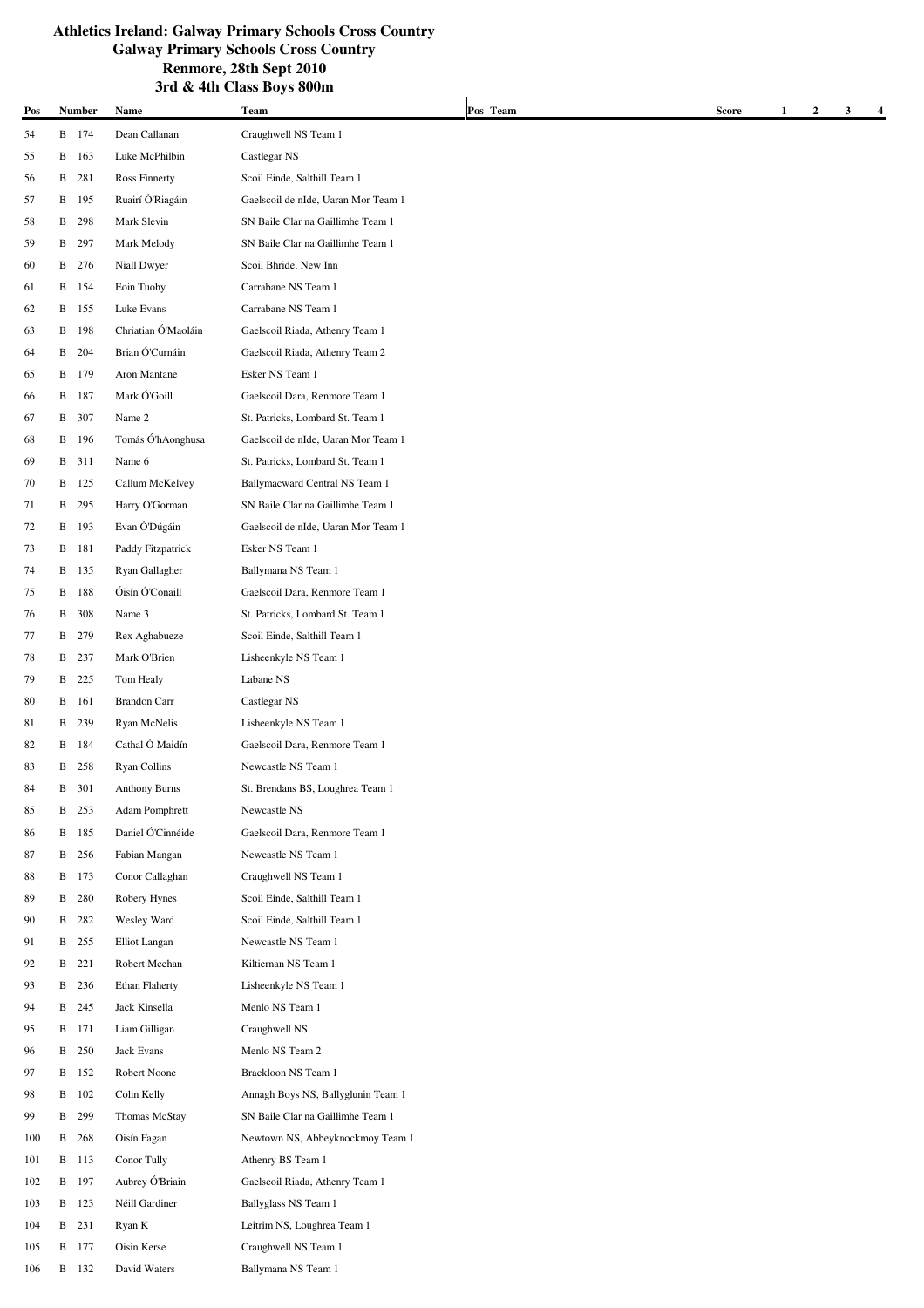|     |   |               |                                  | ƏLU & 4UI ∪IASS DUYS OVVIII              |          |       |        |   |   |
|-----|---|---------------|----------------------------------|------------------------------------------|----------|-------|--------|---|---|
| Pos |   | <b>Number</b> | Name                             | Team                                     | Pos Team | Score | 2<br>1 | 3 | 4 |
| 107 |   | B 118         | <b>Jack Tully</b>                | <b>Ballinderreen NS</b>                  |          |       |        |   |   |
| 108 |   | B 153         | <b>Tommy Earls</b>               | Brackloon NS Team 1                      |          |       |        |   |   |
| 109 | B | 124           | Seán Gardiner                    | Ballyglass NS Team 1                     |          |       |        |   |   |
| 110 | B | 238           | Michael Coleman                  | Lisheenkyle NS Team 1                    |          |       |        |   |   |
| 111 | В | 134           | Keelan Woodlock                  | Ballymana NS Team 1                      |          |       |        |   |   |
| 112 | B | 130           | Stephen Doran                    | Ballymacward Central NS Team 1           |          |       |        |   |   |
| 113 | B | 232           | Shane Skelly                     | Leitrim NS, Loughrea Team 1              |          |       |        |   |   |
| 114 | В | 182           | Patrick Cannon                   | Esker NS Team 1                          |          |       |        |   |   |
| 115 | B | 159           | Tony Tuohy                       | Carrabane NS Team 1                      |          |       |        |   |   |
| 116 | B | 192           | David Ó'Conchúir                 | Gaelscoil de nIde, Uaran Mor Team 1      |          |       |        |   |   |
| 117 | B | 306           | Name 1                           | St. Patricks, Lombard St. Team 1         |          |       |        |   |   |
| 118 | B | 302           | Conor McGrath                    | St. Brendans BS, Loughrea Team 1         |          |       |        |   |   |
| 119 | B | 304           | Luke Healy-Clarke                | St. Brendans BS, Loughrea Team 1         |          |       |        |   |   |
| 120 | В | 186           | Dylan Ó'Cearchaill               | Gaelscoil Dara, Renmore Team 1           |          |       |        |   |   |
| 121 | B | 203           | Aodán Ó'Beirn                    | Gaelscoil Riada, Athenry Team 2          |          |       |        |   |   |
| 122 | В | 119           | Rory O'Regan                     | <b>Ballinderreen NS</b>                  |          |       |        |   |   |
| 123 |   | B 158         | Tomas Burns                      | Carrabane NS Team 1                      |          |       |        |   |   |
| 124 | B | 235           | Eoin Lawless                     | Lisheenkyle NS Team 1                    |          |       |        |   |   |
| 125 | B | 320           | James Cummins                    | Newcastle                                |          |       |        |   |   |
| 126 | B | 229           | Cathal Gaffney                   | Leitrim NS, Loughrea Team 1              |          |       |        |   |   |
| 127 | B | 210           | Cathán Broderick                 | Kilnadeema NS, Loughrea Team 1           |          |       |        |   |   |
| 128 | B | 209           | <b>Brian Treacy</b>              | Kilnadeema NS, Loughrea Team 1           |          |       |        |   |   |
| 129 |   | B 246         | Stephen Kenny                    | Menlo NS Team 1                          |          |       |        |   |   |
| 130 | B | 317           | Emlra Asonye                     | <b>Renmore Boys</b>                      |          |       |        |   |   |
| 131 | B | 241           | Cian Nolan                       | Menlo NS Team 1                          |          |       |        |   |   |
| 132 |   | B 219         | Brian McKermitt                  | Kiltiernan NS Team 1                     |          |       |        |   |   |
| 133 | B | 133           | Dean Moran                       | Ballymana NS Team 1                      |          |       |        |   |   |
| 134 | B | 309           | Name 4                           | St. Patricks, Lombard St. Team 1         |          |       |        |   |   |
| 135 | B | 207           | Pól Ó Fáthaigh                   | Gaelscoil Riada, Athenry Team 2          |          |       |        |   |   |
|     | B |               | Rónán Ó'Donnchadha               | Gaelscoil de nIde, Uaran Mor Team 1      |          |       |        |   |   |
| 136 |   | 194           |                                  |                                          |          |       |        |   |   |
| 137 | B | 127           | Geordan Kenny                    | Ballymacward Central NS Team 1           |          |       |        |   |   |
| 138 |   | B 273         | Patrick Ward                     | Scoil an Chroi Naofa, Ballinasloe Team 1 |          |       |        |   |   |
| 139 | B | 243           | Fergus Ruane                     | Menlo NS Team 1                          |          |       |        |   |   |
| 140 |   | <b>B</b> 108  | Niall Furey                      | Annagh Boys NS, Ballyglunin Team 2       |          |       |        |   |   |
| 141 | B | 266           | Matthew King                     | Newtown NS, Abbeyknockmoy Team 1         |          |       |        |   |   |
| 142 | B | 263           | Ian Fleming                      | Newtown NS, Abbeyknockmoy Team 1         |          |       |        |   |   |
| 143 | B | 216           | Daragh Leahy                     | Kilnadeema NS, Loughrea Team 2           |          |       |        |   |   |
| 144 | B | 305           | Morgan McDonagh                  | St. Brendans BS, Loughrea Team 1         |          |       |        |   |   |
| 145 | B | 269           | Ethan O'Leary                    | Scoil an Chroi Naofa, Ballinasloe Team 1 |          |       |        |   |   |
| 146 | B | 316           | <b>Stephen Flaherty</b>          | Renmore Boys                             |          |       |        |   |   |
| 147 | B | 199           | Daithí $\acute{\rm{O}}$ Ruadháin | Gaelscoil Riada, Athenry Team 1          |          |       |        |   |   |
| 148 | B | 200           | John Gray                        | Gaelscoil Riada, Athenry Team 1          |          |       |        |   |   |
| 149 |   | B 149         | Cormac Morgan                    | Brackloon NS Team 1                      |          |       |        |   |   |
| 150 |   | <b>B</b> 110  | Seán Walsh                       | Annagh Boys NS, Ballyglunin Team 2       |          |       |        |   |   |
| 151 | B | 128           | Jack Barrett                     | Ballymacward Central NS Team 1           |          |       |        |   |   |
| 152 |   | <b>B</b> 190  | Luke Mac Roibeaird               | Gaelscoil de nIde, Uaran Mor             |          |       |        |   |   |
| 153 | В | 218           | Mark Connors                     | Kilnadeema NS, Loughrea Team 2           |          |       |        |   |   |
| 154 | B | 251           | Matthew Healy                    | Menlo NS Team 2                          |          |       |        |   |   |
| 155 | B | 265           | Keith Boyle                      | Newtown NS, Abbeyknockmoy Team 1         |          |       |        |   |   |
| 156 | B | 270           | Evan Donelan                     | Scoil an Chroi Naofa, Ballinasloe Team 1 |          |       |        |   |   |
| 157 | B | 293           | Nathan Grainger                  | Scoil Padraig Naofa, Cregmore Team 1     |          |       |        |   |   |
| 158 | B | 202           | Sean Ó'Broin                     | Gaelscoil Riada, Athenry Team 1          |          |       |        |   |   |
| 159 |   | <b>B</b> 275  | Gary Kenny                       | Scoil Bhride, New Inn                    |          |       |        |   |   |